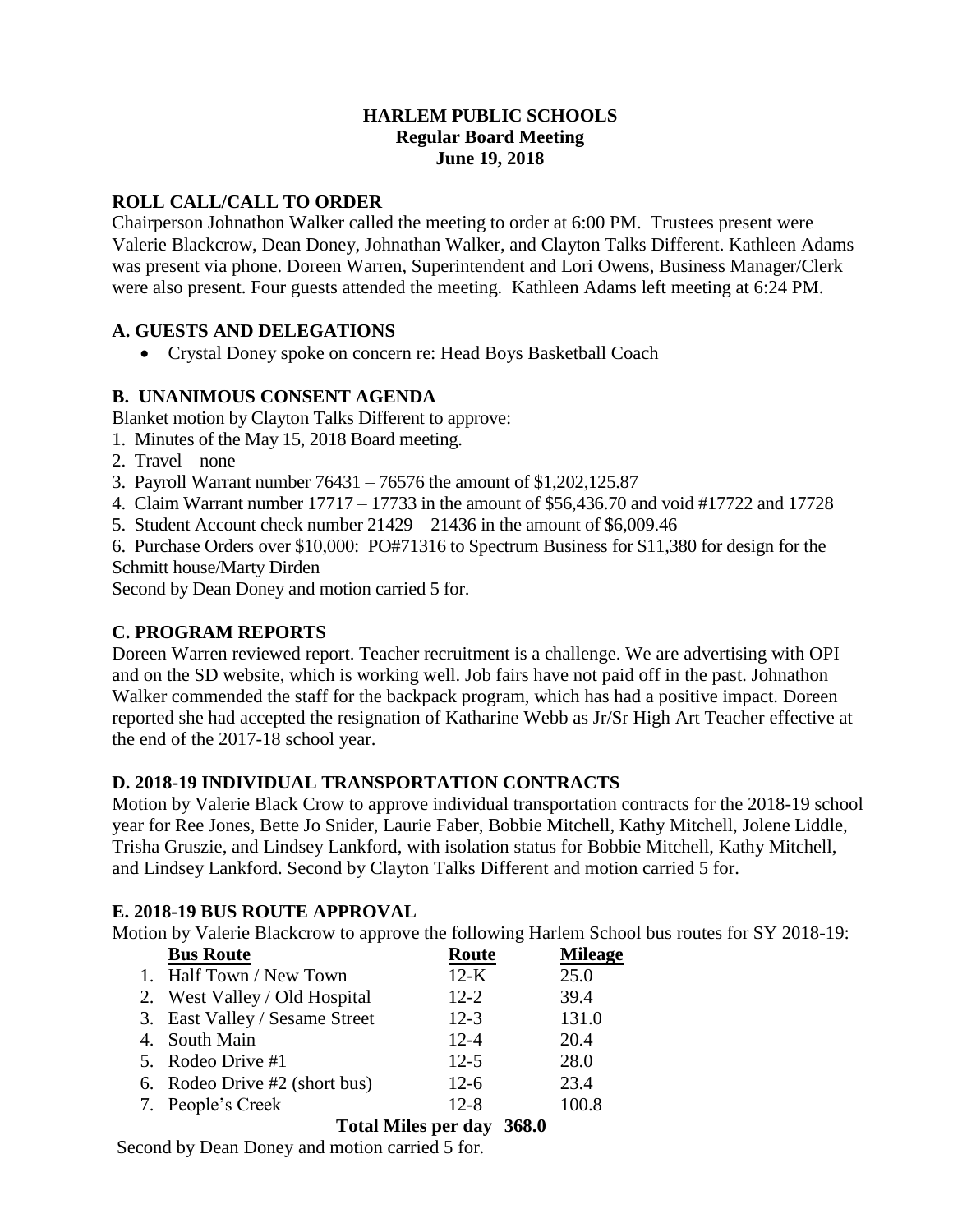#### **F. HEALTH INSURANCE RENEWAL**

Motion by Dean Doney to accept the renewal plan rates from Blue Cross Blue Shield for health insurance, The Hartford for group retiree insurance plan (for retirees > 65) and Guardian for dental, vision, life/AD&D and disability insurance for the 2018-19 school year. The plan will be from September 1, 2018 through August 31, 2019. Second by Clayton Talks Different and motion carried 5 for.

### **G. CONSIDERATION FOR ISSUANCE OF CONTRACT FOR 2018-19 COACHES/EXTRA-CURRICULAR POSITIONS**

Motion by Clayton Talks Different to hire Enrique Rivera as the Asst. HS Football coach for 2018- 19 SY per the CBA with the District reserving the right to withdraw the offer based on the background check and pre-employment drug screen. Second by Dean Doney and motion carried 4 for, 1 abstained (Doney).

Motion by Clayton Talks Different to hire Kent Mount as the Asst. HS Football coach for 2018-19 SY per the CBA with the District reserving the right to withdraw the offer based on the background check and pre-employment drug screen. Second by Dean Doney and motion carried 4 for, 1 against (Blackcrow).

Motion by Dean Doney to **table** hiring Cole McCabe as the Head Boys Basketball coach for 2018- 19 SY per the CBA with the District reserving the right to withdraw the offer based on the background check and pre-employment drug screen. Second by Valerie Blackcrow and motion carried 3 for, 1 against (Talks Different), 1 absent (Adams).

Motion by Dean Doney to hire Brandon Trottier as the Asst. HS Girls Basketball coach for 2018-19 SY per the CBA with the District reserving the right to withdraw the offer based on the background check and pre-employment drug. Second by Valerie Blackcrow and motion **failed** 4 against, 1 absent (Adams).

Motion by Valerie Blackcrow to **table** hiring Brandon Trottier as the Asst. HS Girls Basketball coach for 2018-19 SY. Second by Dean Doney and motion carried 4 for, 1 absent (Adams).

## **H. CONSIDERATION FOR ISSUANCE OF CONTRACT FOR 2018-19 BUS DRIVER/CUSTODIAN WITH CDL**

Motion by Dean Doney to to hire Brandon Trottier as Bus Driver/Custodian for 2018-19 S.Y. per the classified C.B.A. with the district reserving the right to withdraw the offer based on the background check and pre-employment drug. Second by Clayton Talks Different and motion carried 4 for, 1 absent (Adams).

## **I. CONSIDERATION FOR ISSUANCE OF CONTRACT FOR THE JR/SR HIGH SCHOOL ASST. PRINCIPAL**

Motion by Dean Doney to hire Claudia Edgewater-Russell as the Jr/Sr High School Asst. Principal for SY 2018-19 for 203 days with salary to be determined and health insurance as per the Certified CBA, with the district reserving the right to withdraw the offer based upon the results of the background check and pre-employment drug screen. Second by Clayton Talks Different and motion carried 4 for, 1 absent (Adams).